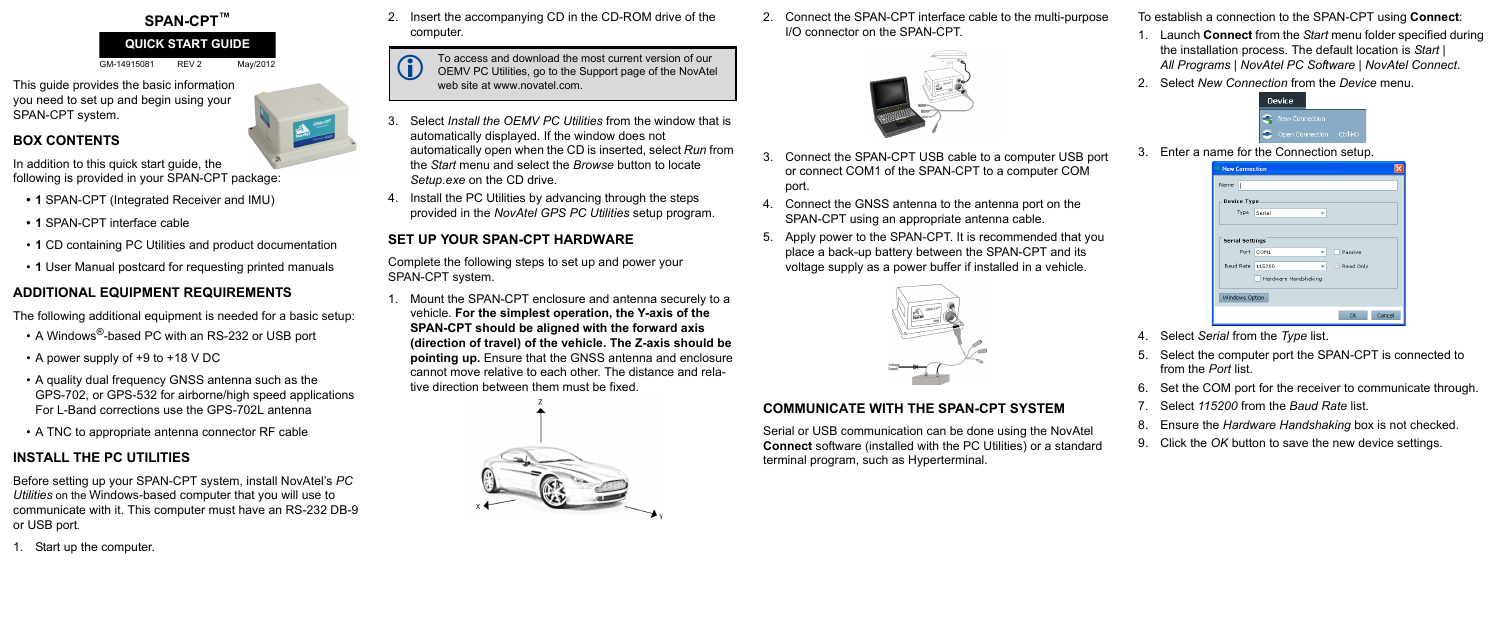#### 10. From the *Device* menu, select *Open Connection*.



11. Select the new configuration from the *Available Device Connections* area of the *Open* dialog and click the *Open*  button.

**Connect** establishes a communication session with the receiver and displays the progress. Once connected, the progress box disappears and several windows open, including the Console window. **Connect** is now ready for use to view status information, enter commands or log data.

#### **USING NOVATEL CONNECT**

**Connect** provides access to key information about your receiver and its position. The information is displayed in windows accessed from the *View* menu. For example, select *Position Window* from the *View* menu to display the position solution of the receiver. To show details of the GNSS and geostationary (SBAS) satellites being tracked, select the *Tracking Status Window* from the *View* menu. Select *Help* from the main menu for more details on **Connect**, its windows and features.



#### **DETERMINING WHEN THE POSITION IS VALID**

When the receiver has a valid position, the *Solution Status* field in the **Connect** *Position* window shows *Computed*:

Solution Status | Computed

### **ENTERING COMMANDS**

The SPAN-CPT uses a comprehensive command interface. Commands can be sent to the receiver using the *Console* window in **Connect**, which is opened from the *View* menu. Enter commands in the text box at the bottom of the *Console* window.

| DLV32 - Console Window | $\cdots$     |
|------------------------|--------------|
| $QK$<br>[USB1]         |              |
|                        |              |
|                        |              |
| Command                | <b>ENTER</b> |
|                        |              |

The *OEMV Family Quick Reference Guide,* provided on the CD and available on the NovAtel website, provides comprehensive information about available commands. The *SPAN-CPT User Manual* provides information on a subset of these commands; in particular, the ones commonly used on the SPAN-CPT.

### **SAVECONFIG COMMAND**

If you change the configuration of a function and want to save the new settings for your next session, use the SAVECONFIG command.



## **CONFIGURE SPAN-CPT USING CONNECT**

Follow these steps to enable INS as part of the SPAN system using the NovAtel **Connect** software utility:

1. Select *Wizards* | *SPAN Alignment* from the NovAtel Connect toolbar.



This wizard takes you through the steps to complete a coarse or fast alignment and configure the receiver port that is connected to the IMU, to accept IMU data.

#### *Configuration for Alignment*

The default alignment method for a SPAN-CPT is the fast or kinematic alignment. The fast or kinematic alignment is performed by estimating the attitude from the GNSS velocity vector and injecting it into the SPAN filter as the initial system attitude. For this estimate to be made, the vehicle must move faster than 1.15 m/s.

### **CONFIGURE GNSS**

Depending on the accuracy of the solution required, the GNSS can be augmented with a number of correction sources including SBAS, L-Band and RTK (RTCA, RTCM, RTCM V3 and CMR). Refer to the OEMV Installation and Operation Manual / ProPak-V3 Quick Start, for SBAS, L-Band or RTK setup and operation.

 When using **Connect** to configure your receiver, ensure all of the graphical windows are closed before you issue the SAVECONFIG command.